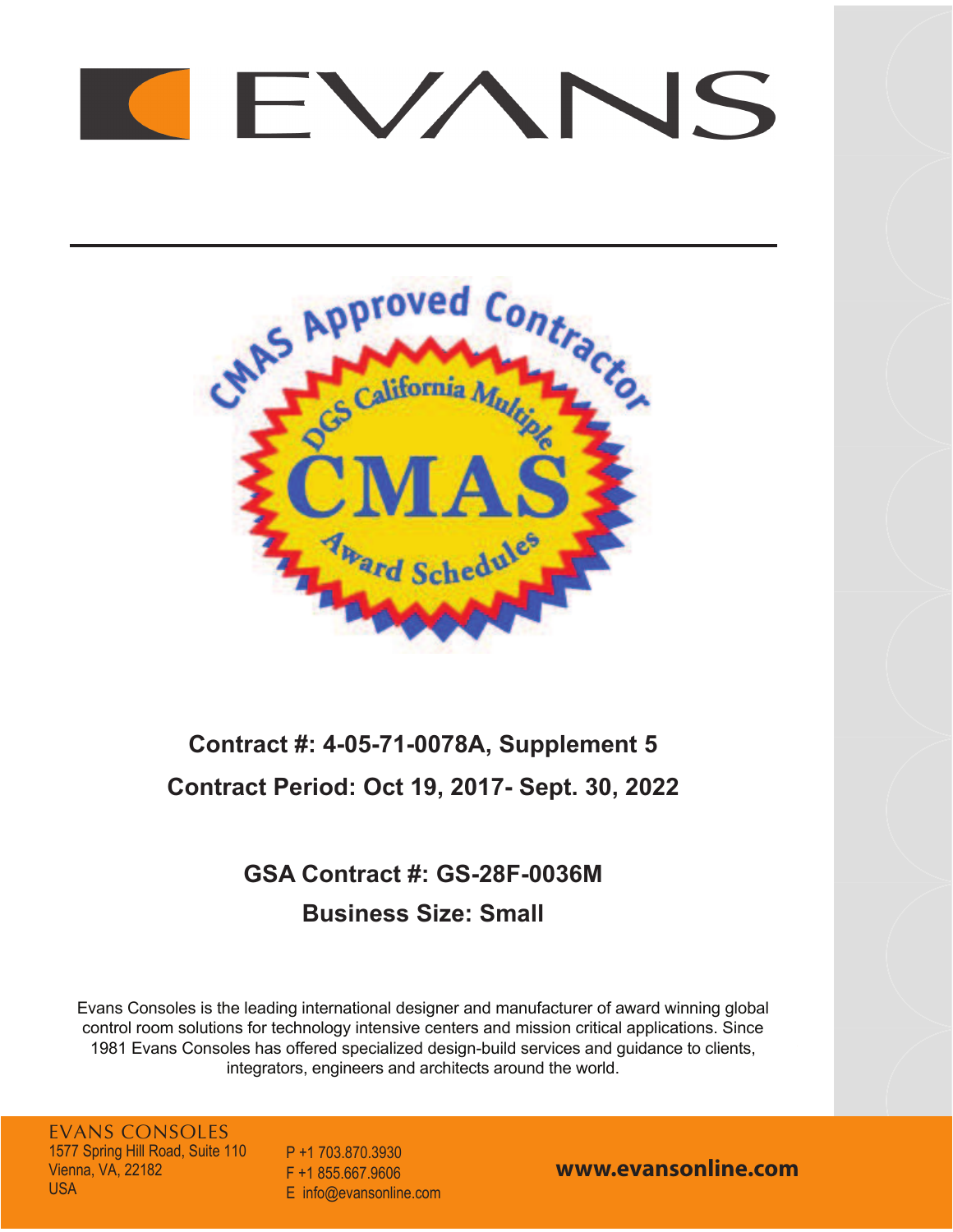

### **FEDERAL SUPPLY SERVICE AUTHORIZED FEDERAL SUPPLY SCHEDULE PRICE LIST**

### **SCHEDULE 71 Furniture**

On-line access to contract ordering information, terms and conditions, up-to-date pricing, and the option to create an electronic delivery order are available through GSA Advantage! ®, a menudriven database system. The INTERNET address for GSA Advantage! ® is: GSAAdvantage.gov.

#### **SIN #: 711 2 Worksurfaces, Workstations, Computer Furniture and Accessories** FSC/PSC Code: 7110

### **IN #: 711 95 Office Furniture Installation Services**

### **Contract #: GS-28F-0036M**

### **Contract Period: June 14, 2017 - June 13, 2022**

Pricelist effective starting January 30, 2019

through Modification # PS-0097

### **Business Size: Small**

Evans is the global leader of solutions for control room environments. Backed by almost 40 years of experience, thousands of installations, serving 15 industries, it's our experience that makes the difference for our customers. Evans has helped clients, integrators, engineers and architects with specialized control room environments that support some of the most important operations around the world.

For more information on ordering from Federal Supply Schedules click on the FSS Schedules button at fss.gsa.gov.

**Evans Consoles** Phone: +1 703.870.3930 **www.evansonline.com**